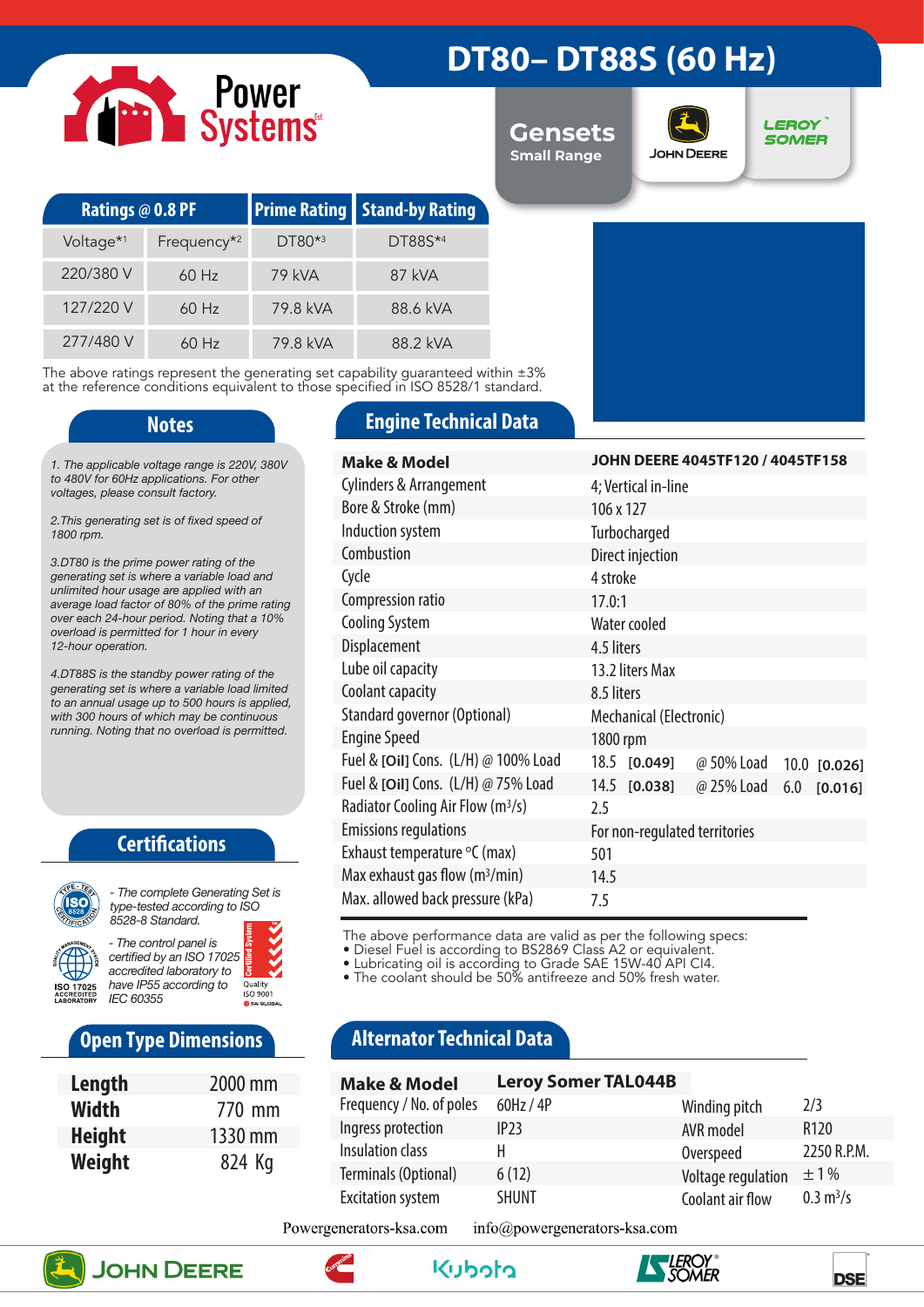

# **DT80– DT88S (60 Hz)**

**Gensets Small Range**



**LEROY SOMER** 

# **Control Panel Specifications**

GMP260MK (DSE6010 MKII) panel is an automatic start generating set panel of microprocessor-based design which is capable of interfacing with electronic engine through the can-bus J1939. It is fully configurable by front fascia buttons and PC software as well. If Mains voltage is to be monitored, DSE6020MKII can be offered.

Circuit Breaker Schneider or ABB, 3 Pole MCCB (4 Pole available as Optional)



# **Construction**

| <b>Sheet Fabrication</b> | CNC shearing & bending                                                                                                                                                                        |
|--------------------------|-----------------------------------------------------------------------------------------------------------------------------------------------------------------------------------------------|
| Paint type               | Heat-treated powder-coated                                                                                                                                                                    |
| <b>Paint application</b> | Electrostatic corona spraying                                                                                                                                                                 |
| <b>Durability tests</b>  | • IMPACT [EN ISO 6272]<br>• Salt spray resistance [ASTM B117-73]<br>• Humidity Resistance [ASTM D2247]                                                                                        |
| Compliance               | • Panel is compliant with [ISO8528-8]<br>• Clearance & Creepage [IEC60355-1]<br>• Leakage current & Dielectric strength [IEC60355-1]<br>• Protection against electric shock [IEC600 364-4-41] |
| Degree of protection     | IP <sub>55</sub>                                                                                                                                                                              |
| Wire crimping            | • Crimping force up to 20KN<br>• Accuracy of 0.01mm<br>$\bullet$ Each crimping is checked by Komax CFA $+$                                                                                    |
| Wire coding              | • Wires are coded by wire color and cross-section<br>• Wires are coded by printed numbers<br>• Wires are coded by printed function of the wire                                                |

| <b>Protection</b><br>(standard) | (OPTIONAL Note <sup>1,3</sup> ) | <b>Control</b><br>(standard)   | (OPTIONAL Note <sup>1</sup> ) | <b>Instrumentation</b><br>(standard) | (OPTIONAL Note <sup>1,3</sup> )   |
|---------------------------------|---------------------------------|--------------------------------|-------------------------------|--------------------------------------|-----------------------------------|
| Over/Under AC voltage           | High oil temperature            | Remote start input             | Battery Changer: 5A, 10A, UL  | Gen AC Voltage: 3ph VLL & VLN        | Lube oil temperature              |
| Over / Under frequency          | High exhaust temperature        | <b>Emergency Stop button</b>   | Fuel pump control             | Gen Frequency: Hz                    | Exhaust temperature               |
| Delayed Over current            | Low fuel pressure               | Common Alarm volt-free contact | Extension:                    | Gen Current: 3 phase A               | Engine Inlet air (Boost) pressure |
| Short-circuit                   | Low coolant pressure            | Event log (50 events)          | Ethernet - Modbus TCP         | Power: KW, KVA, KVAR & PF            | Charging ammeter                  |
| Over KW                         | Low fuel level                  | <b>Weekly Exerciser</b>        | RS485- Modbus RTU             | Energy: KWhr, KVAhr, KVARhr          | Fuel pressure                     |
| High Engine Temperature         | Low oil level                   | Audible Alarm                  | Webnet – GPS tracker          | Lube Oil pressure                    | Coolant pressure                  |
| Low oil pressure                | High winding temperature        | <b>Standard CANbus J1939</b>   | Water in Fuel Detection.      | Engine coolant temperature           | Fuel level                        |
| Maintenance Alarm               | High bearing temperature        | Preheat control                |                               | <b>Battery DC Voltage</b>            | Lube oil level                    |
| High/Low Battery voltage        | Low boost pressure              |                                |                               | <b>DC Alternator Voltage</b>         | Winding temperature 3xRTD         |
| Low coolant level Note 2        | Fusible link fire protection    |                                |                               | <b>Engine Speed</b>                  | Bearing temperature RTD           |
|                                 | Low coolant temperature         |                                |                               | Operating hours                      |                                   |

Note 1: some OPTIONAL features could be standard if CANbus is established within electronic engines.

Note 2: Low coolant level protection is standard feature for Gensets above 200KVA, otherwise it is optional.

Note 3: There is limitation in the number of protections and measurements that can be offered with GMP260MK.

Other types of control Panels & Modules can be offered according to required specifications (DSE 7310/20, 7410/20, 8610, 8810 and Others).

Powergenerators-ksa.com

info@powergenerators-ksa.com



**JOHN DEERE**